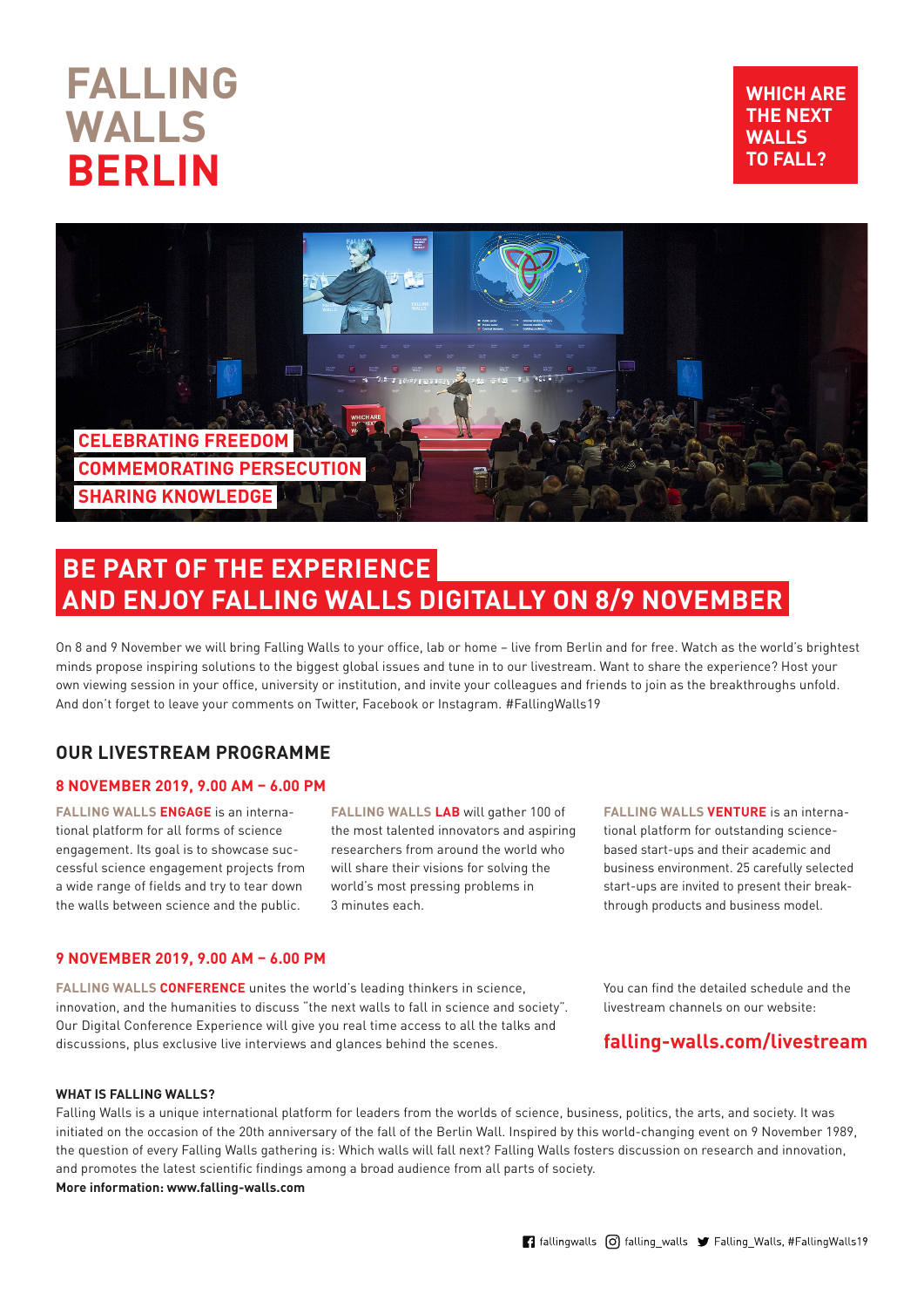# **FALLING WALLS BERLIN**

## **LIVESTREAM PROGRAMME**

#### **8 November 9.00 AM – 6.00 PM FALLING WALLS LAB**

#### **9.00 AM**

**WELCOME AND INTRODUCTORY REMARKS**

Prof. Dr. Carl-Henrik Heldin Chairman of the Board, Nobel Foundation Prof. Dr. Jens Reich Max Delbrück Center for Molecular Medicine

## **9.30 AM – 11.00 AM SESSION ONE**

**PITCHES 1 TO 40**

**12.45 PM – 2.15 PM SESSION TWO** 

**PITCHES 41 TO 70**

### **3.00 PM – 4.30 PM SESSION THREE**

**PITCHES 71 TO 100**

At the end of this session, please vote for your Audience Award nominee: falling-walls.com/lab/voting2019

#### **5.30 PM – 6.15 PM JOINT AWARD CERMONY**

Concluding remarks by Dr. Claudie Haigneré Chairwoman of the Jury Announcement of the **FALLING WALLS YOUNG INNOVATORS OF THE YEAR 2019**  and the **WINNER OF THE AUDIENCE AWARD** together with the winners of **FALLING WALLS ENGAGE** and **FALLING WALLS VENTURE** Farewell by Felix Rundel Executive Director, Falling Walls Foundation